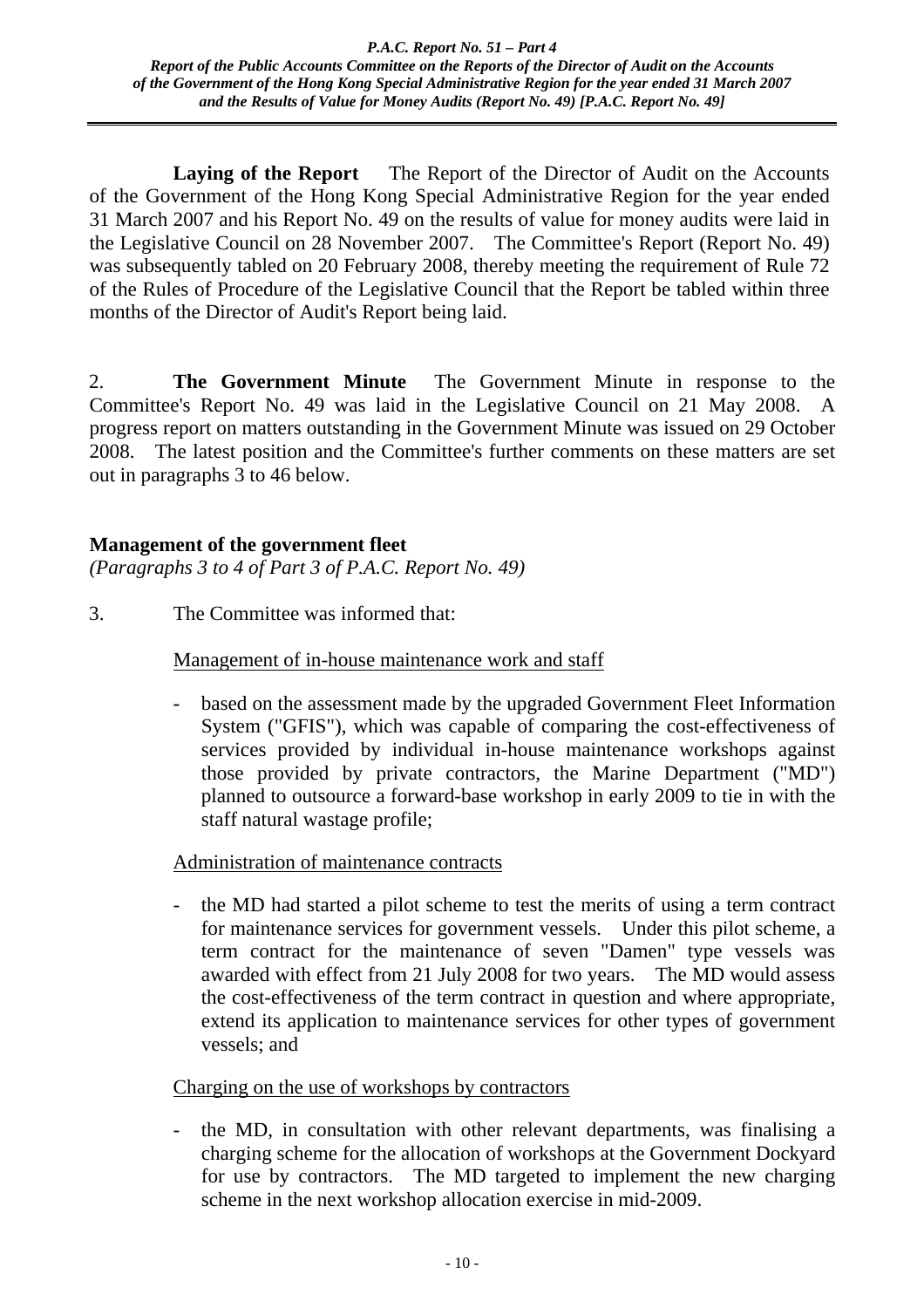4. The Committee wishes to be kept informed of further development on the subject.

## **Provision of public museum services**

*(Paragraphs 5 to 6 of Part 3 of P.A.C. Report No. 49)*

5. The Committee was informed that:

## Acquisition and management of museum collection items

- the Leisure and Cultural Services Department ("LCSD") continued its efforts to clear the backlog of collection items pending accession in the Hong Kong Museum of History ("HKMH"), the Hong Kong Heritage Museum ("HKHM") and the Hong Kong Film Archive ("HKFA"). Of the 257,780 backlog items, the HKMH had processed most of them, leaving about 1,921 items to be accessioned. As for the HKHM, up to July 2008, a total of 13,851 backlog items were accessioned, leaving 4,899 items to be processed. Both the HKMH and the HKHM aimed to clear the remaining backlog items by mid-2010. The HKFA would have about 164,000 backlog items accessioned by September 2008 and the remaining 272,000 items were expected to be cleared by the end of 2010. The task group formed to monitor the progress of clearing collection items pending accession conducted three site inspections from September 2007 to August 2008, and would continue to closely monitor the progress of the accessioning work;
- regarding the proposed Central Museum Collection Repository to be built in Tuen Mun, the LCSD submitted in June 2008 a Project Definition Statement to the Architectural Services Department. A feasibility study of the project would be carried out. Funding for the construction of the repository would be sought in accordance with established procedures;
- the LCSD submitted a bid in November 2007 for additional temporary storage space at Yip Shing Street, Kwai Chung, for use by the HKMH and the bid was being considered by the Government Property Agency;
- upon the completion of the renovation work of the storage space at Cornwall House in Quarry Bay, the HKFA moved in the collection and film-related items in August 2008; and

## Performance of LCSD museums

the LCSD had implemented various improvement measures to enhance museum operation and management as recommended by the Committee on Museums. The LCSD completed the public opinion survey on museum services in September 2008 and was finalising the survey report. Starting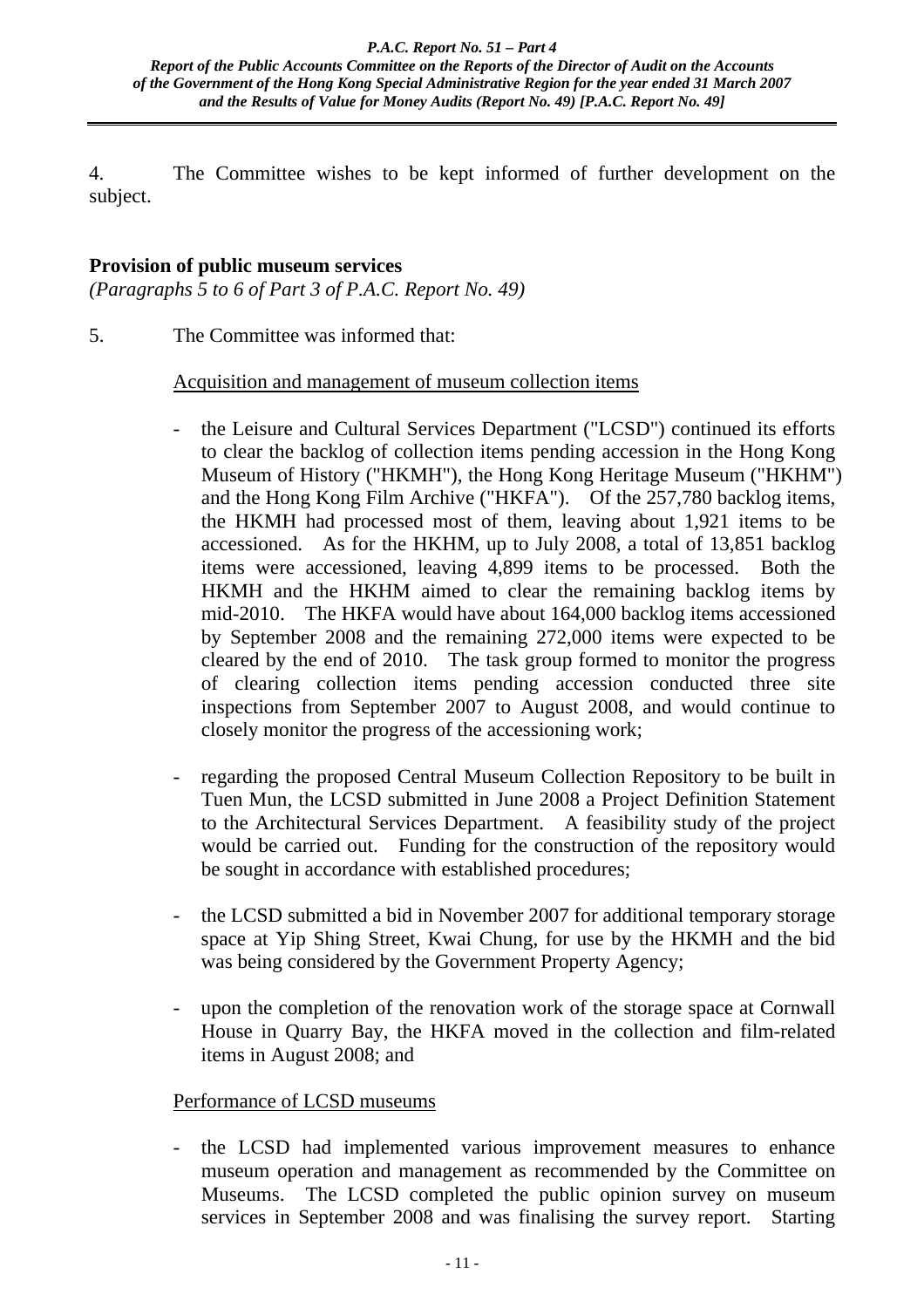from 2008-2009, the LCSD had drawn up annual marketing and publicity plans to further promote the image of museums and to boost the patronage of museum programmes. A new computer-based Management Information System was also launched in April 2008 for collecting monthly statistics that would be used to facilitate planning of museum programmes which met the needs and aspirations of the public.

6. The Committee wishes to be kept informed of further development on the subject.

## **Provision of aquatic recreational and sports facilities**

*(Paragraphs 5 to 6 of Part 4 of P.A.C. Report No. 49)*

7. The Committee was informed that:

## Improving water quality of the gazetted beaches in Tsuen Wan District

- the Administration was advancing part of the Harbour Area Treatment Scheme Stage 2A disinfection facilities for commissioning in 2009. The construction works of the advance disinfection facilities commenced in April 2008. The water quality of the gazetted beaches in Tsuen Wan would improve when the advance disinfection facilities were in operation, targeted for October 2009;

## De-gazetting of the Kiu Tsui Beach on Sharp Island

- the Lands Department ("Lands D") was awaiting the proposal from the private developer on the development of Sharp Island. Meanwhile, the clearance of unauthorised structures on the site by the private developer was underway. The Lands D would consult other relevant government departments, including the Leisure and Cultural Services Department ("LCSD"), upon receipt of the development proposal from the developer. The Environmental Protection Department would continue to monitor the water quality of the sandy beach adjacent to the Kiu Tsui Beach;

## Alignment of fees and charges of all swimming pool complexes

- the LCSD had set up a Working Group to review all fees and charges of leisure services. The Working Group had conducted meetings to review the fee structure of recreation and sports facilities, including the alignment of fees and charges of all swimming pool complexes; and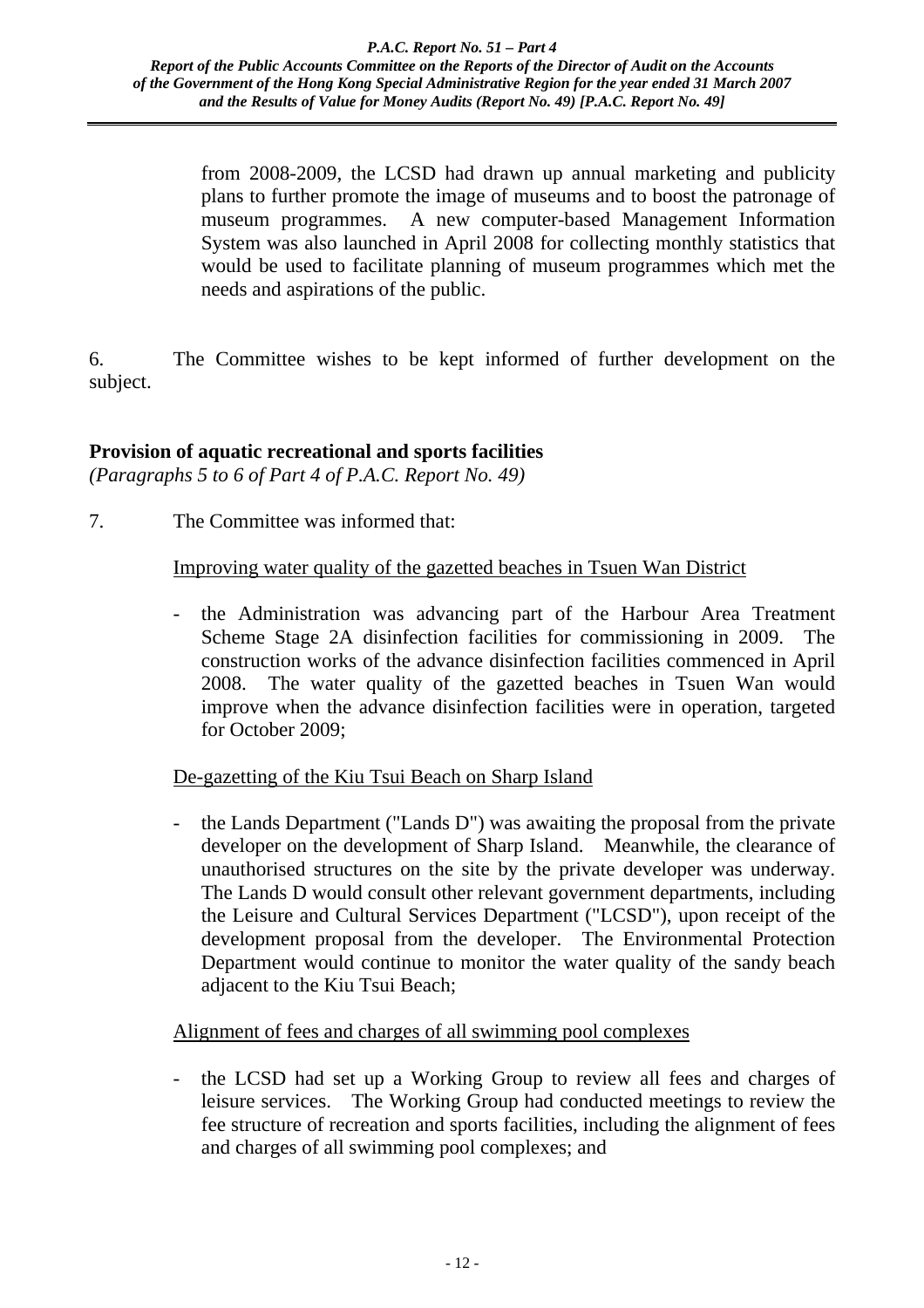#### Swimming training courses

- the Working Group had conducted meetings to review the fee level of recreation and sports programmes, including the fee level of swimming training courses.

8. The Committee wishes to be be kept informed of further development on the subject.

## **University Grants Committee funded institutions — Governance, strategic planning and financial and performance reporting**

*(Paragraphs 7 to 8 of Part 4 of P.A.C. Report No. 49)*

9. The Committee was informed that the Court of the University of Hong Kong ("HKU") resolved in December 2005 that the University of Hong Kong Ordinance should be amended so that the descriptions of the respective roles of the Council and the Court therein would be consistent with their powers as set out in the relevant statutes. The proposal for the relevant legislative amendments was discussed by the Legislative Council ("LegCo") Panel on Education on 12 June 2008. The HKU intended to submit the legislative proposal to the LegCo in the 2008-2009 legislative session.

10. The Committee wishes to be kept informed of further development on the subject.

**University Grants Committee funded institutions — General administrative services**  *(Paragraphs 9 to 10 of Part 4 of P.A.C. Report No. 49)*

11. The Committee was informed that:

Provision of senior staff quarters

*The University Grants Committee ("UGC") Working Group on Housing Arrangement After Deregulation of University Salaries* 

- the Administration and the Secretary-General, UGC, had examined the joint proposal put forward by UGC-funded institutions regarding the funding arrangement for staff housing benefits after deregulation of salaries. A revised proposal would be submitted to the Working Group on Housing Arrangement After Deregulation of University Salaries for consideration as soon as possible; and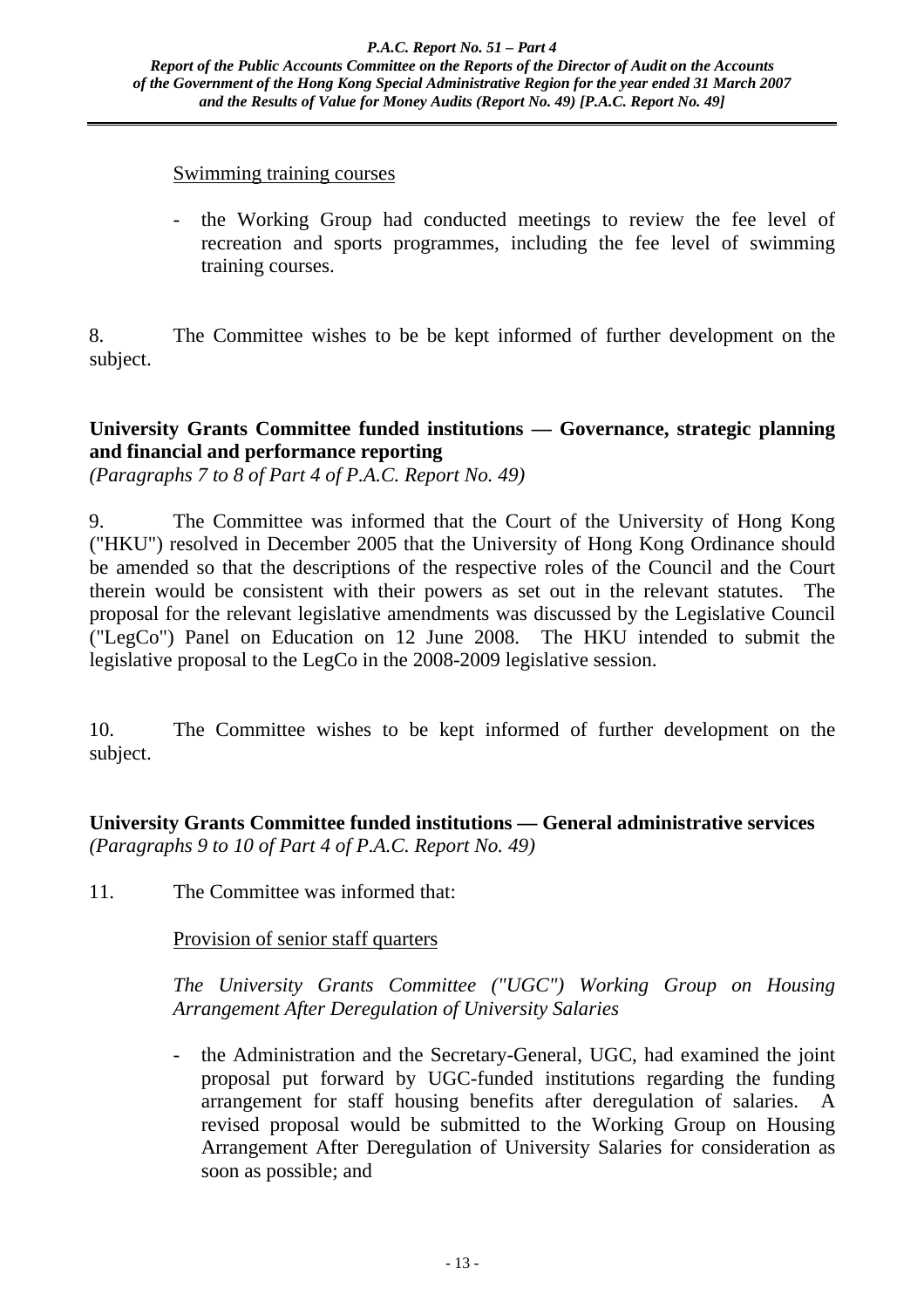### Student hostels

## *Review of the existing policy on students' grants and loans*

- the advisory committee that advised the Administration on the operation of the Tertiary Student Finance Scheme — Publicly-funded Programmes (formerly named as Local Student Finance Scheme) had previously recommended, among other things, that needy students should be provided with an accommodation expenses loan. This recommendation would be considered in the context of a consultancy study on the establishment of a simpler, more viable and sustainable mechanism for setting and adjusting the levels of student financial assistance.

12. The Committee wishes to be kept informed of further development on the subject.

## **University Grants Committee funded institutions — Staff remuneration packages and stipends**

*(Paragraphs 11 to 12 of Part 4 of P.A.C. Report No. 49)*

13. The Committee was informed that the Hong Kong Polytechnic University ("PolyU") submitted a revised proposal to the Administration in December 2007 to amend the relevant provisions of The Hong Kong Polytechnic University Ordinance to define more clearly the PolyU Council's role in drawing up the University's policy governing the terms and conditions of service of staff. The PolyU intended to introduce the legislative amendments to the Legislative Council in early 2009.

14. The Committee wishes to be kept informed of further development on the subject.

## **Services provided by the Official Receiver's Office**

*(Paragraphs 15 to 16 of Part 4 of P.A.C. Report No. 49)*

15. The Committee was informed that the Official Receiver's Office ("ORO") had implemented a pilot scheme since May 2008 to outsource debtor-petition bankruptcy cases with estimated realisable assets of not more than \$200,000 to private sector insolvency practitioners ("PIPs") on a small scale, and had started to review the cost of operation. When the pilot scheme was evaluated in the future, the ORO would also consider the proposed "cab-rank" system and some form of authorisation of PIPs.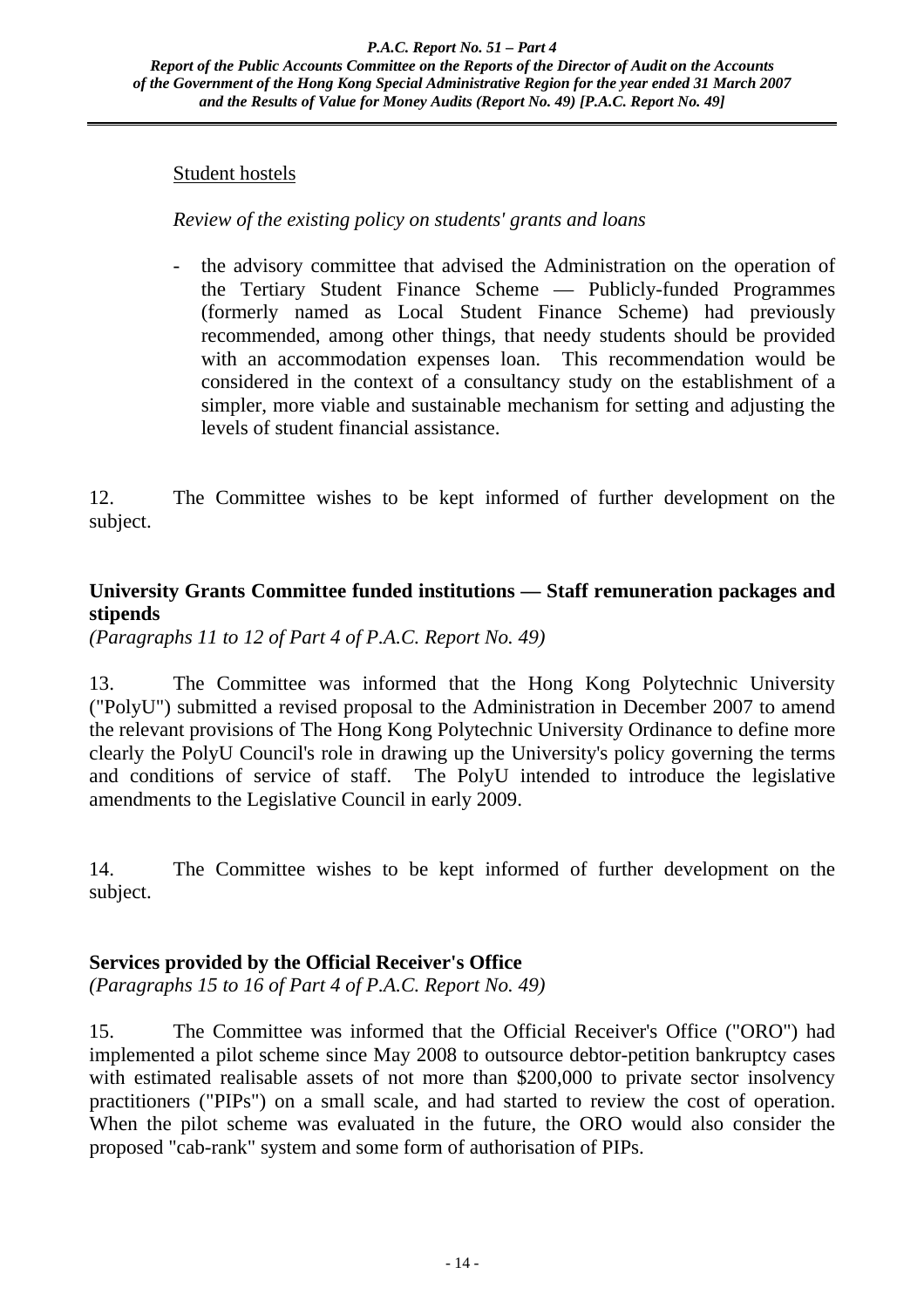16. The Committee wishes to be kept informed of further development on this subject.

## **Recoverability of the outstanding advances to the UNHCR**

*(Paragraphs 17 to 18 of Part 4 of P.A.C. Report No. 49)*

- 17. The Committee was informed that:
	- the Administration had continued to urge the United Nations High Commissioner for Refugees ("UNHCR") to make renewed efforts to appeal to the international community for donations to allow early repayment of the outstanding advances, which remained at \$1,162 million. Apart from raising the issue when meeting with the UNHCR representatives in July 2008, the Security Bureau wrote to the Head of Hong Kong Sub-office of the UNHCR again in August 2008 for the purpose; and
	- the UNHCR expressed that as their financial situation had not improved, it was not optimistic that repayment could be made in the foreseeable future. Nevertheless, the Administration would continue to pursue repayment of the outstanding advances.

18. As the matter had been outstanding for a long time, and the efforts made by the Administration to pursue the repayment appeared to be in vain, the Committee asked whether the Administration would take other actions to pursue the repayment, and about the Administration's assessment of the recoverability of the outstanding advances. In reply, the **Secretary for Security** stated in his letter of 23 January 2009, in *Appendix 6*, that:

- the Administration had been making every effort to recover the outstanding advances through various means. For example:
	- (a) the Security Bureau wrote to the Head of the UNHCR Hong Kong Sub-Office in March 2006, February 2007, September 2007, March 2008 and August 2008 to urge the UNHCR to make renewed efforts to appeal to the international community for donations to allow early repayment of the outstanding advances. In the letters, the Security Bureau also registered the Hong Kong community's expectation of an early recovery of the advances as well as the Legislative Council's concern on the matter;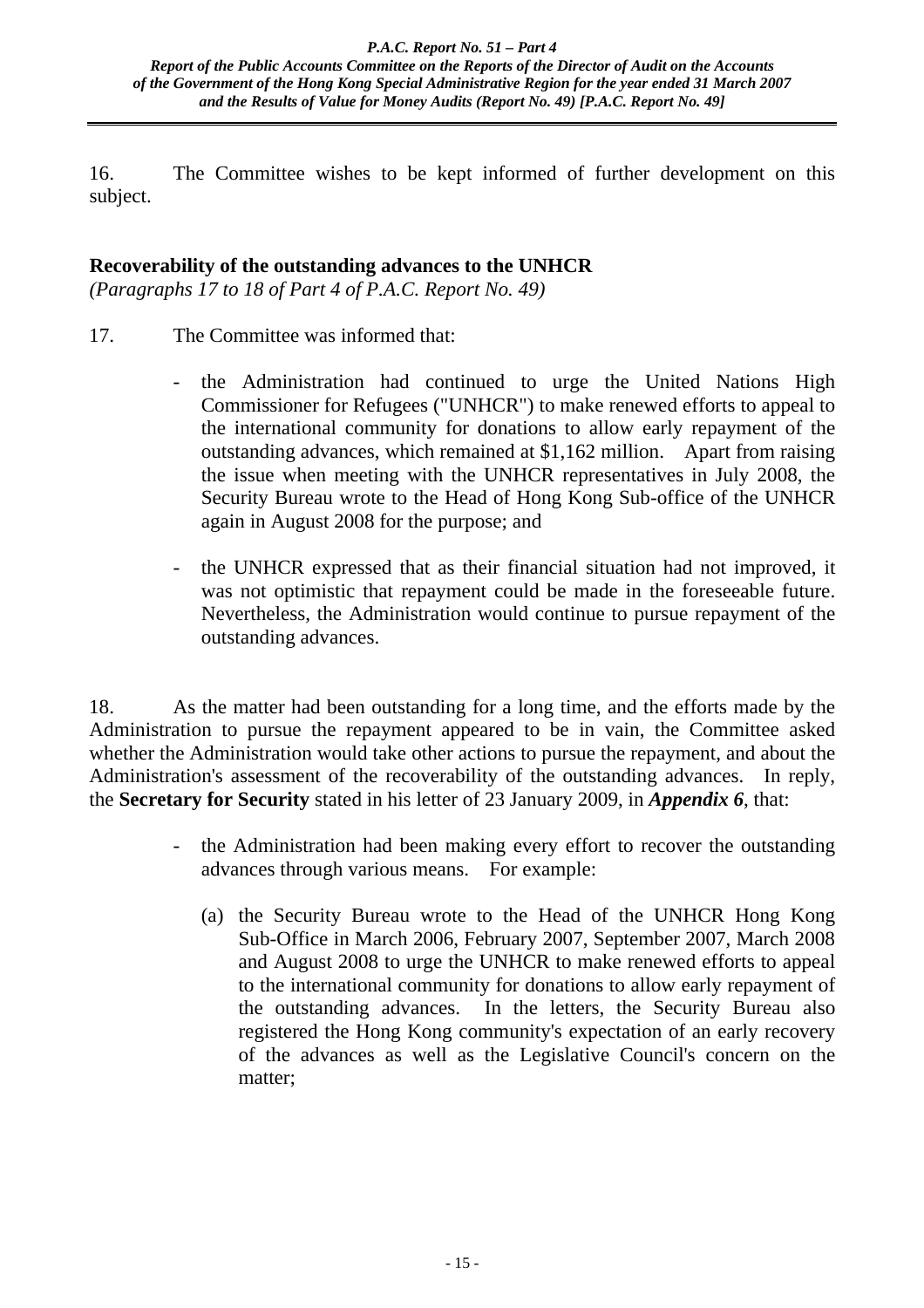- (b) four meetings were held in January 2007, September 2007, March 2008 and July 2008 between the representatives of the Government of the Hong Kong Special Administrative Region ("HKSARG") and the UNHCR Hong Kong Sub-Office. The issue was raised at these meetings; and
- (c) the issue was also raised at a meeting between the HKSARG and the UNHCR headquarters in November 2008;
- the UNHCR had repeatedly conveyed the message that since they had to handle increasing number of refugees and asylum seekers globally, it was not optimistic that repayment could be made in the foreseeable future. On the other hand, the UNHCR had not withdrawn its commitment to repay such advances. It remained the Administration's understanding that the UNHCR's reimbursement to Hong Kong would be subject to availability of funds; and
- the Administration's assessment was that it was not optimistic that full recovery of the amount due, or partial recovery could be achieved in the near future. That said, the Administration would continue to urge the UNHCR to repay the advances.

19. The Committee wishes to be kept informed of the action taken by the Administration in pursuing the repayment of the outstanding advances to the HKSARG.

## **Footbridge connections between five commercial buildings in the Central District**  *(Paragraphs 19 to 20 of Part 4 of P.A.C. Report No. 49)*

20. The Committee was informed that under the Shatin to Central Link ("SCL") project to be proceeded with by the MTR Corporation Limited ("MTRCL"), the SCL Central South Station would be deferred until a suitable site for it could be identified and the provision of its station adit and entrance would be subject to need and detailed design. Hence, the MTRCL had advised that it no longer objected to the footbridge proposal. The Lands Department was further liaising with the owners of the two concerned buildings to explore if there was any feasible solution to materialise the footbridge proposal.

21. The Committee wishes to be kept informed of further discussions with the owners of the two concerned buildings for any feasible solution to materialise the footbridge proposal.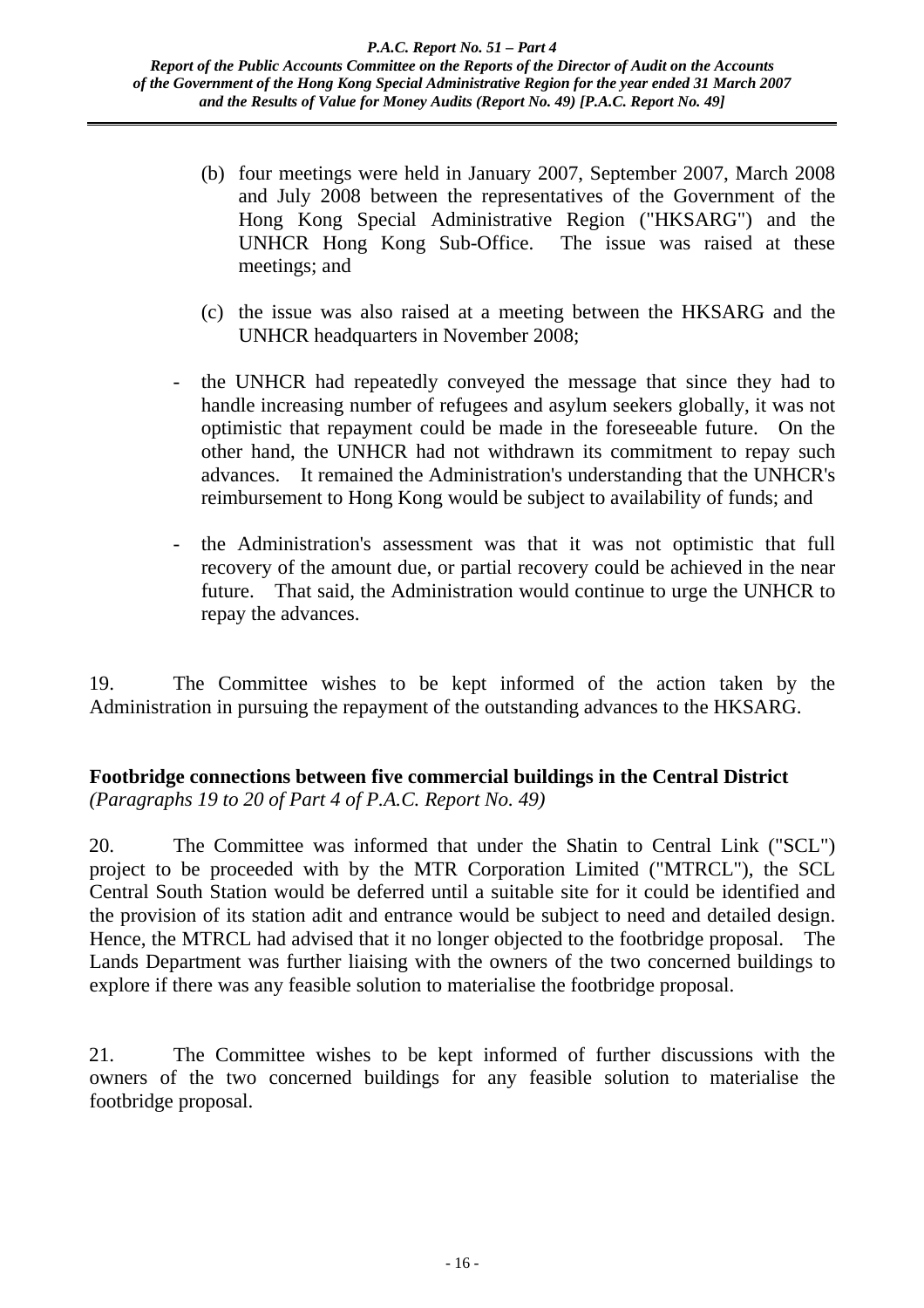## **Residential services for the elderly**

*(Paragraphs 21 to 22 of Part 4 of P.A.C. Report No. 49)*

22. The Committee was informed that taking into account the comments from the Elderly Commission and the Legislative Council Panel on Welfare Services on the proposal to provide infirmary care to medically stable infirm elders in a non-hospital setting, the latest plan of the Administration was to upgrade some of the places in subvented residential care homes for the elderly to provide infirmary care. The Administration was discussing with the sector the various requirements in relation to the upgrading exercise (e.g. staffing requirements) and considering the way forward. The Administration aimed to report progress to the Panel on Welfare Services in the second quarter of 2009.

23. The Committee wishes to be kept informed of further development on the subject.

## **Small house grants in the New Territories**

*(Paragraphs 25 to 27 of Part 4 of P.A.C. Report No. 49)*

24. The Committee was informed that in taking forward the small house policy review, the Administration had identified and considered a wide range of issues. Some proposals had been formulated and put into implementation. The remaining issues, which were complex in nature, required further and careful deliberations within the Administration.

25. As the position of the small house policy review remained the same as that reported in the Government Minute in May 2008, the Committee enquired about whether there was any progress made by the Administration as well as the action plan and expected timeframe for taking forward the review. In summary, the **Secretary for Development** responded in her letter of 29 January 2009, in *Appendix 7*, that:

- as the Administration had reported to the Committee and the Legislative Council Panel on Development, it was deliberating on the review of the small house policy, including a number of measures to optimise the implementation of the small house policy;
- the rural setting had changed significantly since the introduction of the small house policy in 1972. These changes had raised concern over the small house policy in the context of effective land resources utilisation, land use planning and environmental sustainability. On the other hand, the complicated and inter-woven issues involved in different aspects of the small house policy could not be under-estimated. These included the legal and human right considerations, the environmental impact caused by small house developments, the lack of proper planning and public land for provision of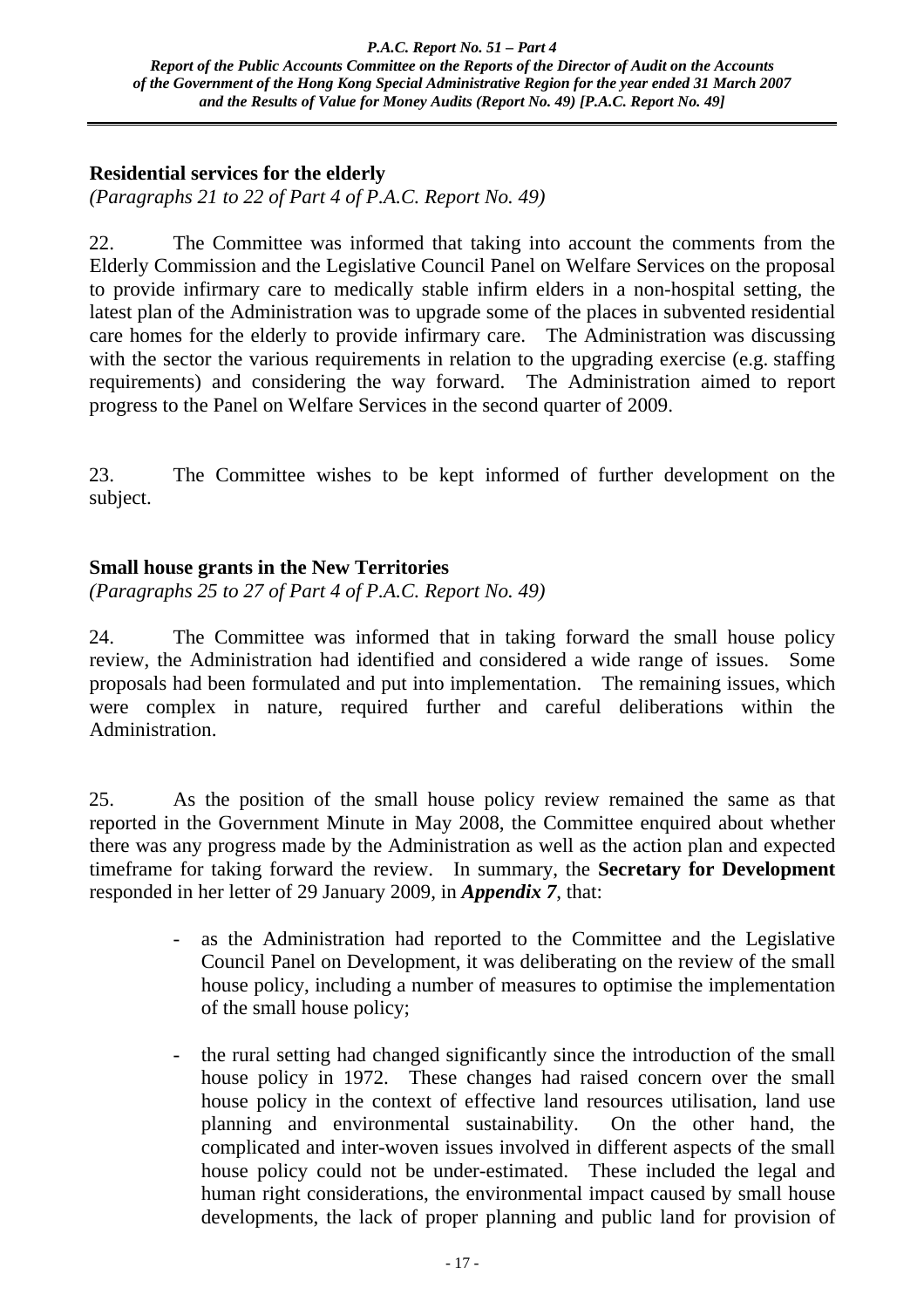public facilities in villages, the existence of unauthorised building works in small houses, and the persistently strong demand for land for small house developments;

- the complexity and far-reaching implications of the above considerations underlined that the review would be time-consuming. The Administration was also approaching the issue in a pragmatic manner. It was discussing with the Heung Yee Kuk on how to streamline the process of resolving objections to small house applications, improve the mechanism for reviewing the land reservation for open space and other public facilities on village layout plans, and rationalise unauthorised building works in New Territories Exempted Houses, including, among other things, small houses. Furthermore, the Administration was also exploring the feasibility of whether and how some suitable Village Expansion Area projects could be taken forward, subject to the availability of necessary funding; and
- the Administration would continue its efforts on the review of the small house policy. Taking account of the complexity and difficulty of the issues involved, the Administration would adopt a practical approach in putting forward proposals on the relevant aspects of the small house policy for consultation with the Heung Yee Kuk and the community at large.

26. The Committee wishes to be kept informed of further development on the review of the small house policy.

## **Public markets managed by the Food and Environmental Hygiene Department**  *(Paragraphs 28 to 29 of Part 4 of P.A.C. Report No. 49)*

27. The Committee was informed that on 11 November 2008, the Food and Health Bureau ("FHB") and the Food and Environmental Hygiene Department ("FEHD") informed the Legislative Council ("LegCo") Panel on Food Safety and Environmental Hygiene of the feedback of the District Councils ("DCs") on the review of the provision of public markets. The following were the salient points:

> - *Public markets with viability problems:* The FHB and the FEHD had identified four public markets with the problems of "consistently high vacancy rate exceeding 60%" and "big deficits". These markets were the Bridges Street Market, the Mong Kok Market, the Kwong Choi Market and the Tang Lung Chau Market. There were divergent views from the DCs on closing down markets with high vacancy rates and deficits. Two DCs supported the closure of the markets in their districts whereas two others had reservation or did not support the market closure proposal;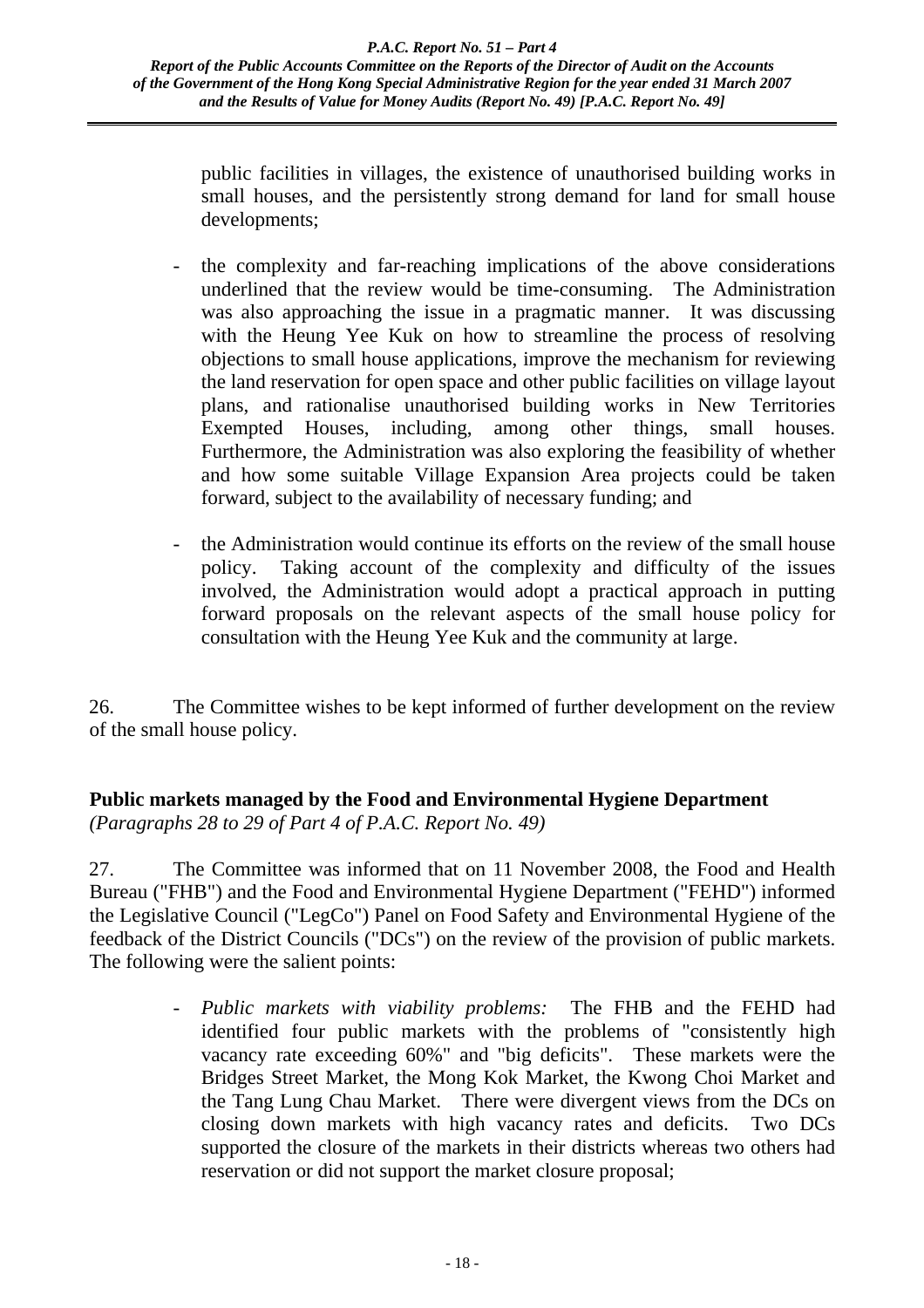- *Closure of the Mong Kok Market:* In order to provide assistance to the affected tenants on moving out arrangements, the Administration would provide ex-gratia payments equivalent to 24 months of rental (calculated based on the monthly rental of the stall set out in the current tenancy agreement) for tenants who chose to continue business in other FEHD markets. They would also enjoy 3-month rental waiver and be allowed to bid for new stalls in other existing public markets at 50% of the Open Market Rental as upset auction price. For those who chose to cease business, the Administration would provide ex-gratia payments equivalent to 27 months of rental (also calculated based on the monthly rental of the stall set out in the current tenancy agreement). With the support of the DC on the market closure proposal, the Administration was discussing with the tenants concerned on the moving out arrangements;
- *Planning standard for provision of public markets:* With the support from the DCs, the FHB and the FEHD would liaise with the Planning Department on the revision of the existing planning standard. Furthermore, the FEHD would formulate internal guidelines on planning of public markets, setting out clearly that viability studies should be conducted in assessing the need to construct new public markets. Viability studies would take into account demographic mix, business environment, opinion survey and supporting infrastructure (such as geographical location of the selected market site, surrounding transportation network, direction of pedestrian flows, and planning and development of the district). Suitable flexibility would also be incorporated into the design of a new public market to cater for changes in the retail environment with a view to sustaining the market viability; and
- *Way forward:* The fact that a market with the majority of stalls not being able to be let out for a considerably long time and with low patronage reflected that its role as a market was gradually diminishing in the local context. Under such circumstances, it was necessary for the Government to review whether the operation of such a market should continue to be subsidised, and to see whether the market site could be better utilised for other purposes so as to put the land to more gainful use for the benefit of the community. In the review of public markets with viability problems, the FHB and the FEHD would fully listen to the views at the district level, discuss with the relevant DCs on possible improvement proposals and consider the feasibility and cost-effectiveness of those proposals.

28. The Committee wishes to be kept informed of further development on the subject.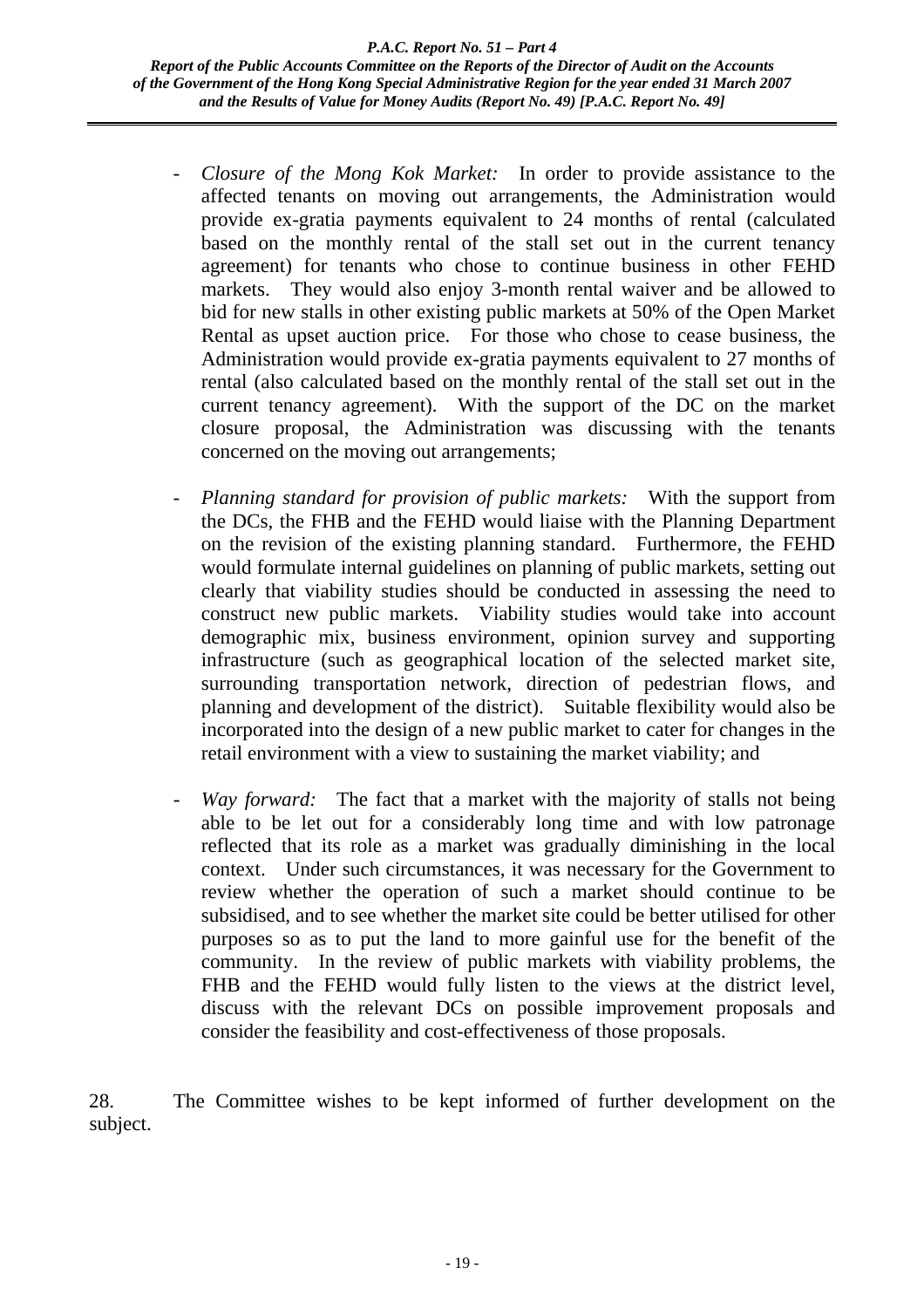## **The acquisition and clearance of shipyard sites**

*(Paragraphs 30 to 31 of Part 4 of P.A.C. Report No. 49)*

29. The Committee was informed that:

### Resumption and clearance of the North Tsing Yi shipyard site

- given the fact that some tenants of short-term tenancies might have genuine financial and practical difficulties in arranging for the demolition of their structures, there might be a need to exempt certain clearees from the self-demolition requirement on compassionate grounds. The relevant bureaux and departments were examining this matter. Subject to the outcome of the foregoing exercise, the Director of Lands would amend the Lands Administration Office Instructions as recommended by the Director of Audit; and

#### Assessment of contamination at the Penny's Bay shipyard site

- the Lands Tribunal heard certain points of law as preliminary issues to facilitate the determination of the appropriate valuation basis for assessing compensation for the Penny's Bay shipyard site, and handed down its judgement on 25 May 2007, ruling in favour of the Administration. The ex-lessee subsequently filed an appeal, which was heard by the Court of Appeal in September 2008. The judgement was expected to be available in mid-November 2008.

30. In response to the Committee's enquiry about the judgement of the Court of Appeal, the **Director of Lands** stated in her letter of 22 January 2009, in *Appendix 8*, that the judgement was handed down on 8 January 2009 which, by majority decision of the Court of Appeal (with two of the three decisions including that of the Vice-President of the Court of Appeal allowing the appeal and one dismissing it), allowed the appeal. The Administration was seriously considering the merits of lodging an application for leave to appeal against the majority decision of the Court of Appeal to the Court of Final Appeal.

31. The Committee wishes to be kept informed of the progress of the various courses of action taken by the Administration.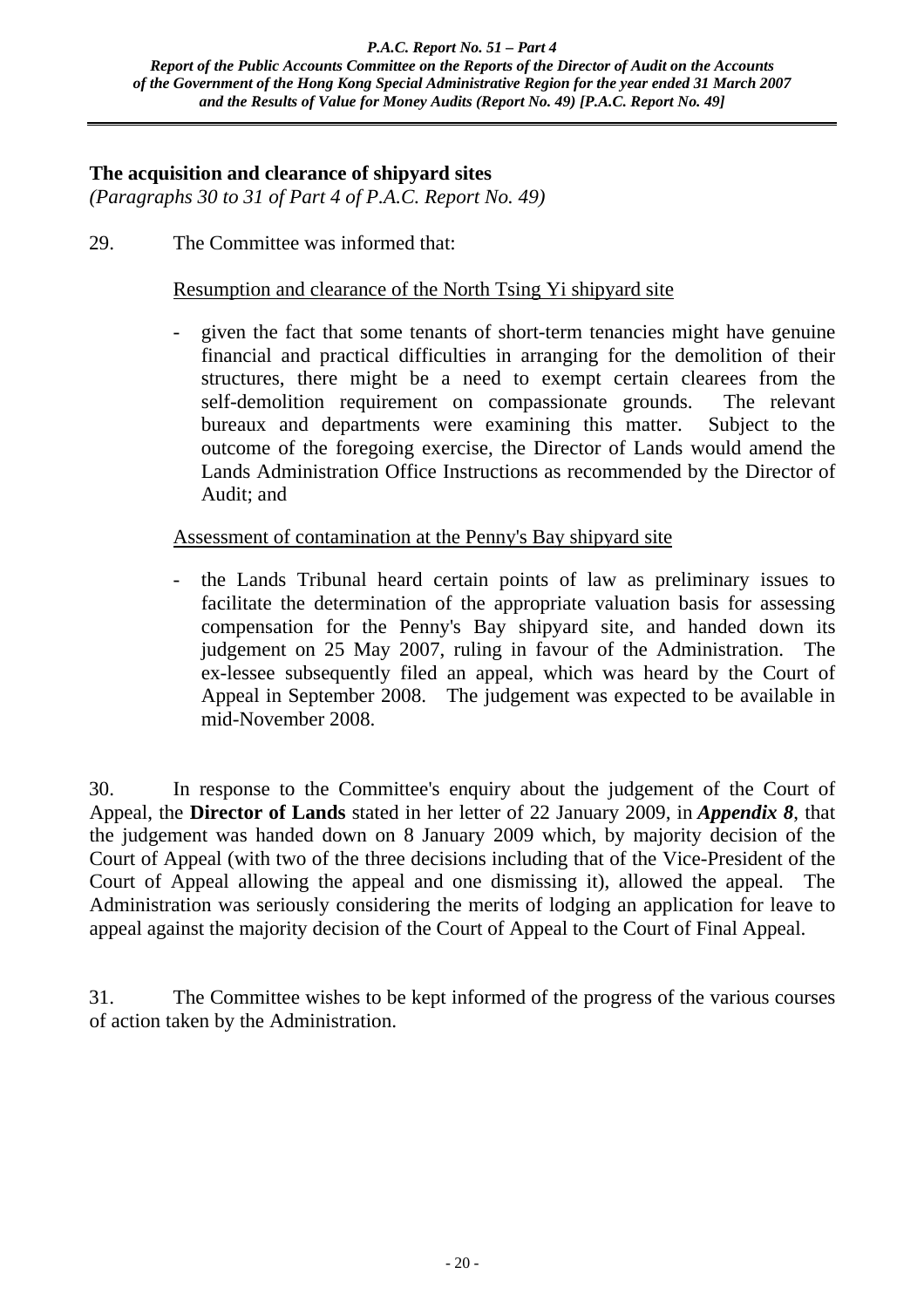## **Funding of tertiary education**

*(Paragraphs 32 to 33 of Part 4 of P.A.C. Report No. 49)*

32. On the funding of self-financing activities, the Committee was informed that the University Grants Committee ("UGC") was ascertaining the amount of overhead charges involved in student hostel operation and would examine how such charges should be dealt with in consultation with the institutions. The UGC aimed to complete the process within 2008.

33. The Committee wishes to be kept informed of further development on the subject.

## **Government subsidies to the English Schools Foundation**

*(Paragraphs 34 to 35 of Part 4 of P.A.C. Report No. 49)*

34. The Committee was informed that the Administration would start substantive discussions with the English Schools Foundation ("ESF") on a review of the subvention arrangements after the ESF had implemented its governance reform and put in place a sound governance structure. With the recent passage of The English Schools Foundation (Amendment) Bill 2007, the Administration expected to start the discussion later in 2008 when the new governing body for the ESF was in place.

35. In view of the above, the Committee wrote to the Secretary for Education to enquire about the timetable for taking forward the review of the subvention arrangements for the ESF. In his letter of 30 January 2009, in *Appendix 9*, the **Secretary for Education** said that with the enactment of The English Schools Foundation (Amendment) Ordinance 2008, the new governing structure of the ESF was put in place in late 2008. The Administration had commenced preliminary exchange with the ESF on the tentative workplan and scope of the subvention review since December 2008. Bearing in mind that the review was a complex matter involving various issues and had a wide implication on the educational landscape, the Administration needed to examine the matter carefully with the ESF in order to achieve a mutually acceptable solution. It was hoped that consensus could be reached with the ESF by around mid-2009 on the issues to be covered and the broad principles, which would form the basis of further discussion with the ESF on details of the substantive issues from mid-2009 to mid-2010. The Administration would keep the Legislative Council informed of the progress in due course.

36. The Committee wishes to be kept informed of further development on the subject.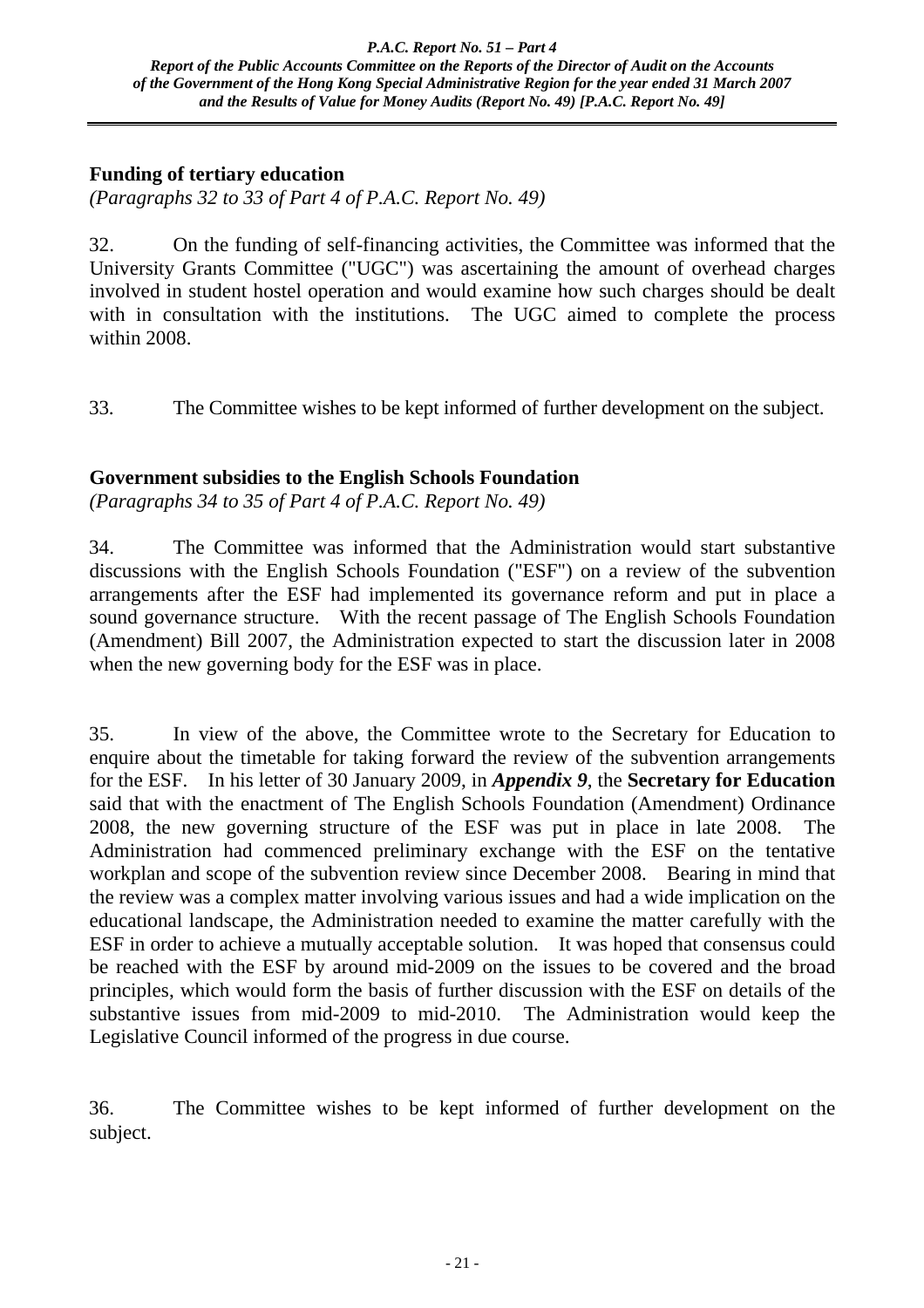## **Corporate governance and Headquarters administration of the English Schools Foundation**

*(Paragraphs 36 to 37 of Part 4 of P.A.C. Report No. 49)*

37. The Committee was informed that:

#### Corporate governance

- the English Schools Foundation (Amendment) Bill 2007 was passed on 12 March 2008. The English Schools Foundation (Amendment) Ordinance 2008 introduced amendments to The English Schools Foundation Ordinance so as to give effect to a new governance framework, which would include the following features:
	- (a) a Board of Governors would be established in which parents, School Council Chairmen and representatives of the wider community would form a substantial majority;
	- (b) there would be provisions to encourage members to attend Board meetings regularly. A code of conduct would also be drawn up requiring members to declare any interest; and
	- (c) Standing Committees would be established to audit the Foundation's management processes, to make recommendations on remuneration and terms and conditions of service for staff and to advise on a financial strategy. No employees would sit on the Audit Committee nor the Remuneration Committee;
- separately, the English Schools Foundation ("ESF") had made a new regulation under the ESF Ordinance which had been approved by the Legislative Council;
- the Amendment Ordinance commenced operation on 18 April 2008 and the new governance framework would be fully implemented before the end of 2008; and

## Action plan

- the ESF had updated its action plan as at September 2008, in *Appendix 10*. Action had been taken to repeal section 10(2) of the ESF Ordinance and address the issue of low attendance rates of members. For the rest of the recommendations of the Committee, full implementation would take place after the changes to the governance framework as effected by the Amendment Ordinance came into operation.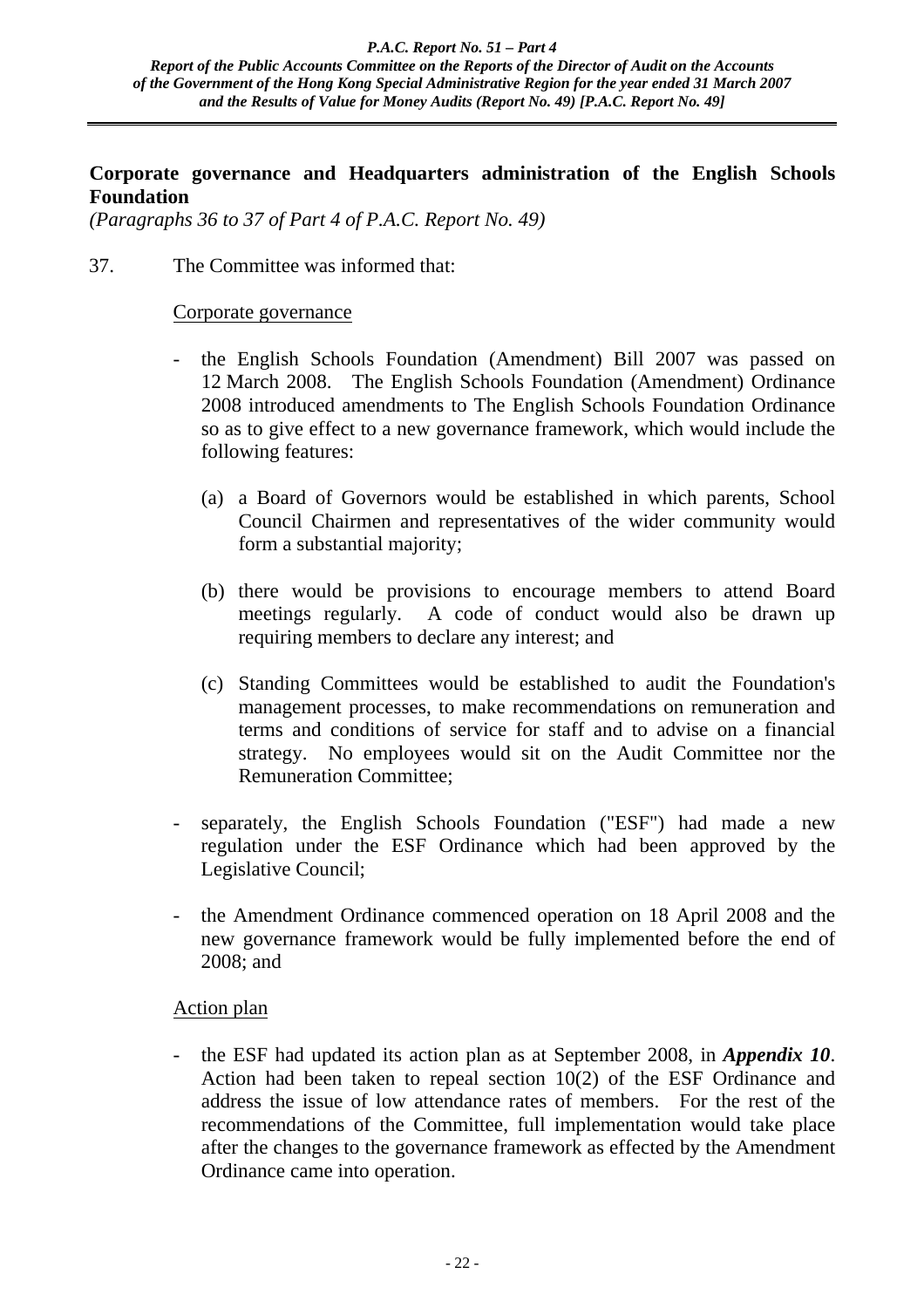38. The Committee wishes to be kept informed of further development on the subject.

# **Grant of land at Discovery Bay and Yi Long Wan**

*(Paragraphs 38 to 39 of Part 4 of P.A.C. Report No. 49)*

39. The Committee was informed that:

Site boundaries of Discovery Bay and Yi Long Wan development

- following extensive and protracted consultations with the industry and related professionals regarding the implementation of practical and effective measures to deter encroachments by private developments on government land, a practice note on the matter was issued in June 2008; and
- in view of the complexity of the issues involved, the Lands Department ("Lands D") had obtained outside counsel's advice through the Department of Justice ("D of J") on how to tackle the land encroachment problems of the Yi Long Wan development. The Lands D, in conjunction with the D of J, was considering the counsel's advice.

40. The Committee wishes to be kept informed of the progress of the various courses of action taken by the Administration.

# **Development of a site at Sai Wan Ho**

*(Paragraphs 40 to 41 of Part 4 of P.A.C. Report No. 49)*

- 41. The Committee was informed that:
	- the Administration was continuing with its review on gross floor area ("GFA") concessions granted under the Buildings Ordinance. The Government would seek the views of stakeholders from various sectors before finalising its proposals; and
	- the Administration had reviewed whether it was appropriate to impose a maximum GFA clause in the leases of future sale sites of government land. In formulating the land sale arrangement, one of the key guiding principles was the need for a clear and predictable government policy on land supply for private development, to provide certainty, clarity and consistency to the trade and to the public. For the 2008-2009 Application List, the Administration would specify the maximum GFA or plot ratio (or equivalent) in the conditions of sale of each sale site on the List.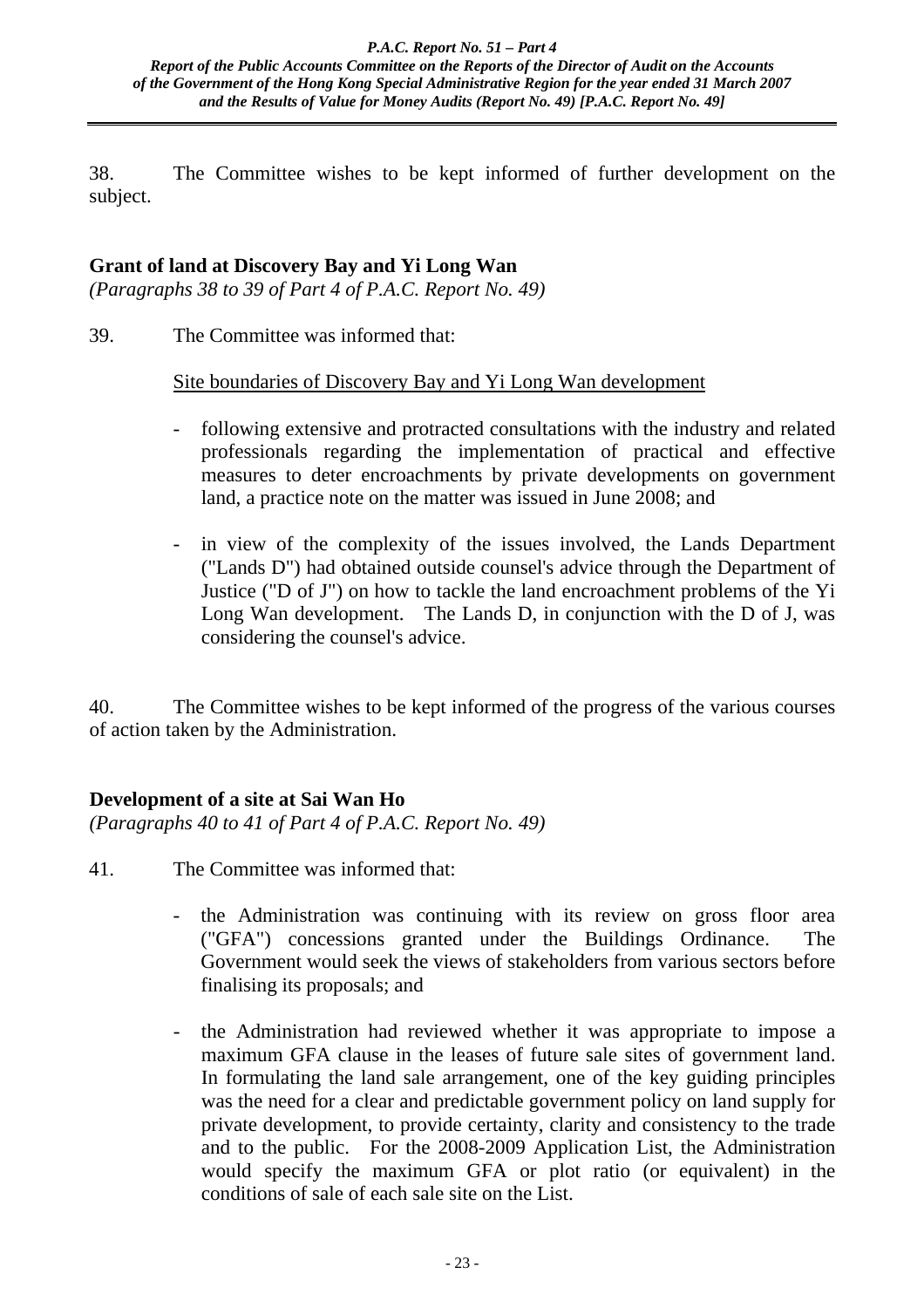42. The Committee wishes to be kept informed of the progress of the various courses of action taken by the Administration.

# **Four small and medium enterprise funding schemes**

*(Paragraphs 44 to 45 of Part 4 of P.A.C. Report No. 49)*

43. The Committee was informed that:

## Small and Medium Enterprises Export Marketing Fund ("EMF")

*Setting up a mechanism to collect information on benefits gained by small and medium enterprises ("SMEs")* 

- the Trade and Industry Department ("TID") had engaged an independent institution to conduct a survey among the SMEs which had received grants from the EMF to collect information on the benefits gained. The survey report had been completed. Similar surveys would be carried out from time to time to gauge the views of SME beneficiaries;

## *Conducting an effectiveness review of EMF*

- in the light of the findings collected from SME beneficiaries, the TID had reviewed the overall effectiveness of the EMF. According to the survey, 84% of the respondents were satisfied with the EMF, 77% considered it helpful to their business, and 85% agreed that the EMF could help their companies increase marketing activities. In addition, 68% of the respondents indicated that the EMF had helped them improve or expand their business within one year following receipt of the grants. When assessing how the EMF had helped their businesses, over 80% of the respondents reported increase in sales revenue, profits, number of customers and orders, as well as getting new types of customers. In view of this, the TID considered that the EMF was effective in helping SMEs expand their overseas markets through participation in export promotion activities and was worth continuing. Findings of the review would be submitted to the Small and Medium Enterprises Committee ("SMEC") for endorsement in late 2008;

## SME Loan Guarantee Scheme ("SGS")

## *Assessing the additional impacts of SGS*

- the TID had engaged an independent institution to conduct a survey among the SMEs which had obtained loan guarantee under the SGS to find out, among other things, the number of additional jobs created due to the help of the SGS. The survey report had been completed. According to the survey, 63% of the respondents indicated that they had hired one or more additional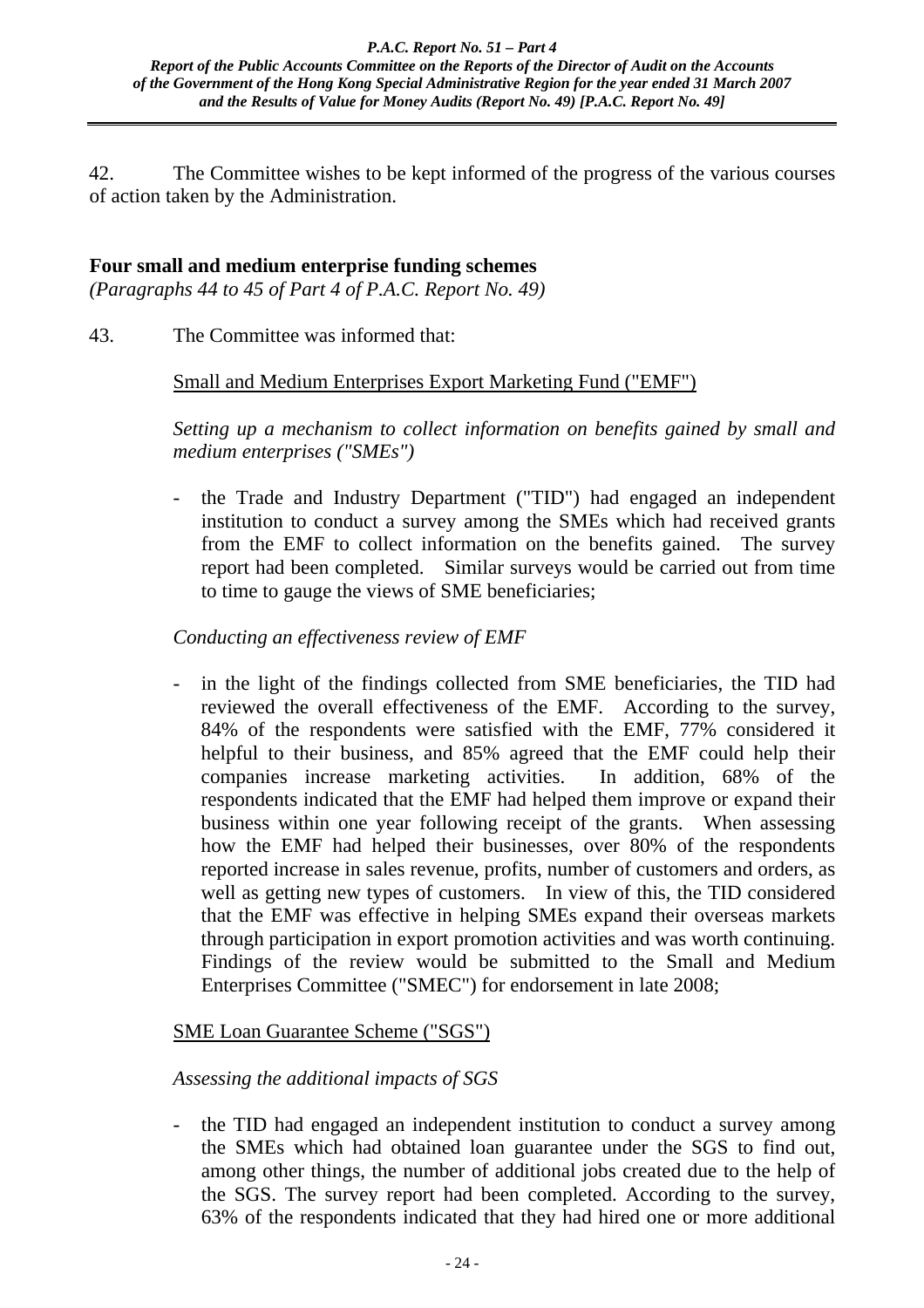staff with the support of the loan guarantees obtained under the SGS. The TID considered that the SGS had effectively facilitated the SMEs in job creation. Findings of the review would be submitted to the SMEC for endorsement in late 2008; and

*Drawing on overseas experience in measuring the performance of SGS* 

- following the audit review in 2006, the Administration had included two new performance indicators for the SGS in the Controlling Officer's Report, namely applications received and processed as well as number of SME beneficiaries, in addition to the original indicator (i.e. amount of government guarantees issued). According to the findings of the survey report mentioned above, the current performance indicators for the SGS were broadly comparable with those adopted in other countries for similar loan guarantee schemes, showing that the Administration was generally in line with international practice.

44. The Committee wishes to be kept informed of further development on the subject.

## **Outsourcing of the management of public rental housing estates**

*(Chapter 3 of Part 7 of P.A.C. Report No. 49)*

45. The Committee was informed that:

## Protection of non-skilled workers engaged in outsourcing contracts

- the Housing Department ("HD") had sought the views of the Financial Services and the Treasury Bureau ("FSTB") on the five-year suspension period for defaulting service contractors. In consultation with the Food and Environmental Hygiene Department, the Leisure and Cultural Services Department and the Labour Department, the FSTB had advised the HD that the existing measures as set out in Financial Circular No. 4/2006 on tender assessment and management of contractors of service contracts (excluding construction service contracts) that relied heavily on the deployment of non-skilled workers would be maintained. Noting that the Housing Authority ("HA") could decide its own procurement policy, the Audit Commission advised the HD in July 2008 that they had no further comment on the HA's policy. The HD would report the matter to the HA's Tender Committee ("TC") again by the end of 2008. At the same time, the HD would draw the TC's attention to the action taken by the HD to renew a service contract with a convicted contractor due to special circumstances and seek the TC's directions on actions to be taken on similar contracts in future;